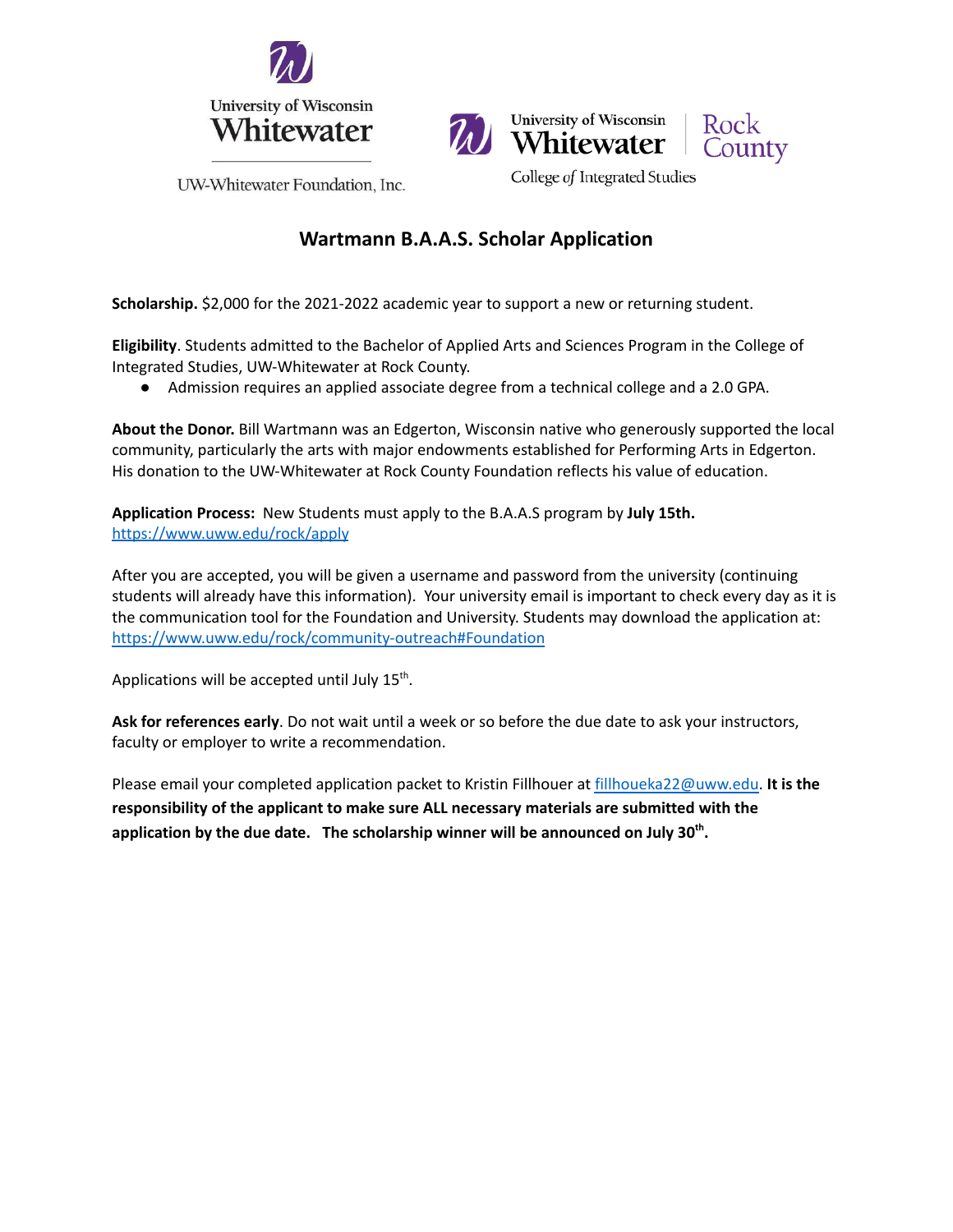

# **2021-2022 SCHOLARSHIP APPLICATION DEADLINE: July 15, 2021 by 12:00 p.m.**

UW-Whitewater admissions application **MUST** be completed before applying for the scholarships. Current available scholarships are on are listed with application. Late or incomplete applications will not be accepted. APPLICANT: Last, First, Middle: \_\_\_\_\_\_\_\_\_\_\_\_\_\_\_\_\_\_\_\_\_\_\_\_\_\_\_\_\_\_\_\_\_\_\_\_ Gender\_\_\_\_\_\_\_\_\_ Home Address: \_\_\_\_\_\_\_\_\_\_\_\_\_\_\_\_\_\_\_\_\_\_\_\_\_\_\_\_\_\_\_\_\_\_\_\_\_\_\_\_\_\_\_\_\_\_\_\_\_\_\_\_\_\_ City: \_\_\_\_\_\_\_\_\_\_\_\_\_\_\_\_\_\_\_\_\_\_\_\_\_\_State:\_\_\_\_Zip:\_\_\_\_\_\_\_\_DOB:\_\_\_\_\_\_\_\_\_\_\_\_\_ Phone: \_\_\_\_\_\_\_\_\_\_\_\_\_\_\_\_\_\_\_\_\_ University email\_\_\_\_\_\_\_\_\_\_\_\_\_\_\_\_\_\_\_\_\_\_\_\_\_ Personal email: \_\_\_\_\_\_\_\_\_\_\_\_\_\_\_\_\_\_\_\_\_\_\_\_\_\_ University Student ID: \_\_\_\_\_\_\_\_\_ High School: \_\_\_\_\_\_\_\_\_\_\_\_\_\_\_\_\_\_\_\_\_\_\_\_\_\_\_\_\_ Year graduated\_\_\_\_\_\_\_\_\_\_\_\_\_\_ Technical College: \_\_\_\_\_\_\_\_\_\_\_\_\_\_\_\_\_\_\_\_\_\_\_\_\_\_\_\_\_\_\_\_\_\_ Year of degree \_\_\_\_\_\_\_\_\_\_\_ UW-Rock County: Accepted\_\_\_\_\_\_\_ Enrolled: \_\_\_\_\_\_\_\_ Are you a parent? \_\_\_\_\_\_\_ High School GPA: \_\_\_\_\_\_\_\_\_College GPA\_\_\_\_\_\_\_\_\_\_\_ BAAS Emphasis\_\_\_\_\_\_\_\_\_\_\_\_\_\_\_\_\_\_

**CHECK ONE:** Full-time Part-time

**PERMISSION:** A **review of transcripts** is required to complete the awarding decision making process. Does the campus have permission to review your transcripts as part of the review process: Yes \_\_\_\_\_\_\_\_\_ No \_\_\_\_\_\_\_\_\_

#### **REQUIRED TYPED ATTACHMENTS TO APPLICATION:**

**ESSAY**: Please submit a typewritten essay of approximately 350 -500 words that indicates your educational interests and goals and how a scholarship will impact your goals. Explain how your education and life experiences helped you develop those goals.

\_\_\_\_**AWARDS AND ACTIVITIES**: Please submit, on a separate sheet of paper, a typewritten description of your awards and volunteer work from high school, college, employment and community. How was your involvement valuable? Volunteer contribution to your community is desirable.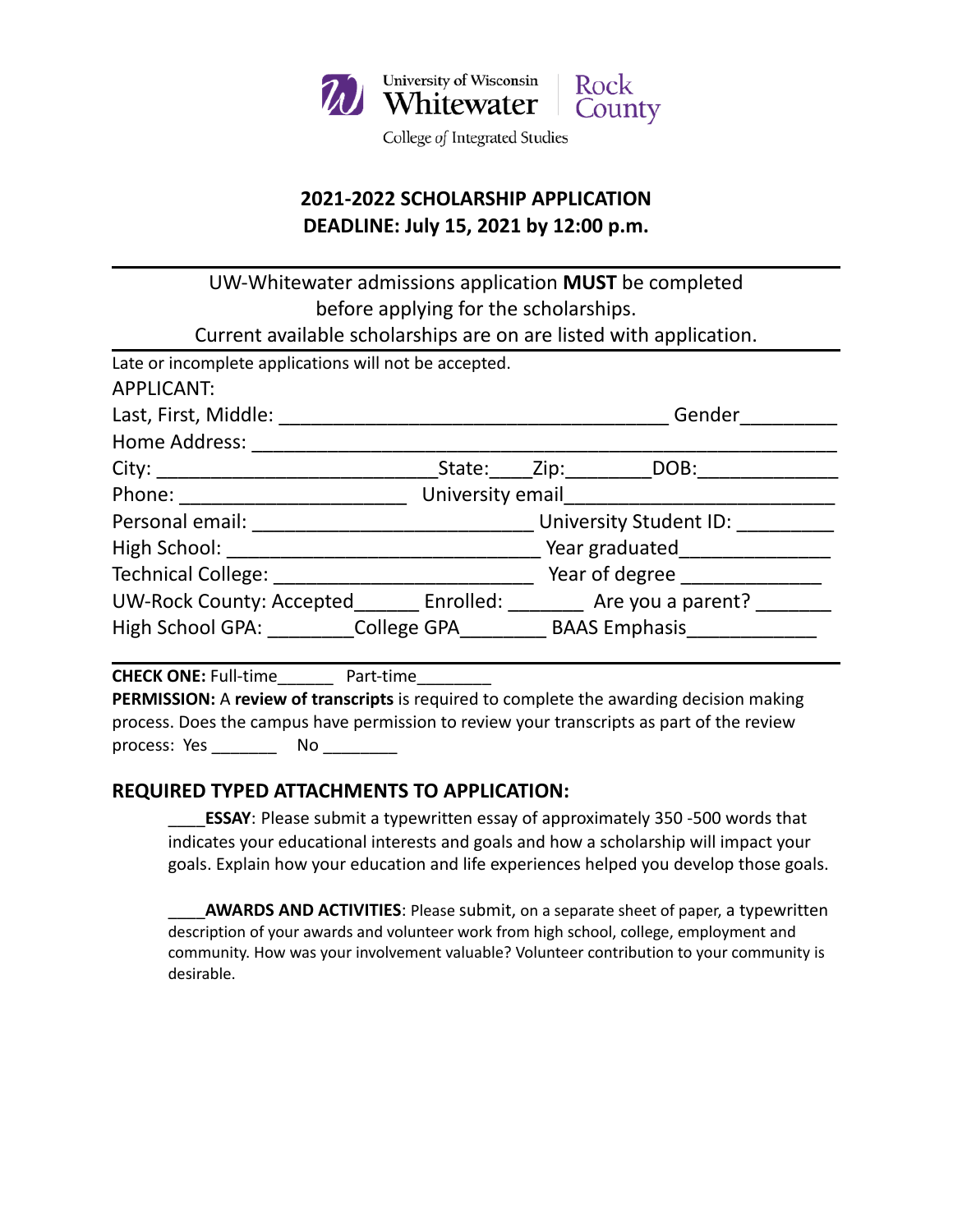

College of Integrated Studies

**TWO LETTERS OF RECOMMENDATIONS**: Forms are provided at the end of the application. Provide names of current educators, employers, or organizational leaders.

I authorize the College of Integrated Studies Scholarship Committee to share the information on this application and admission packet with those individuals and agents participating in the scholarship granting process and obtain verification of information from aforementioned individuals. I certify that the information provided is true, accurate and complete to the best of my knowledge.

| <b>Applicant's Signature:</b> | Date: |
|-------------------------------|-------|
|                               |       |

The UW-Whitewater Foundation, Inc. does not discriminate based on age, race, religion, creed, color, handicap, gender, sexual orientation, developmental disability, national origin, ancestry, marital status, arrest record or conviction of record in employment or in its scholarship program and activities as required by state and federal laws and regulations.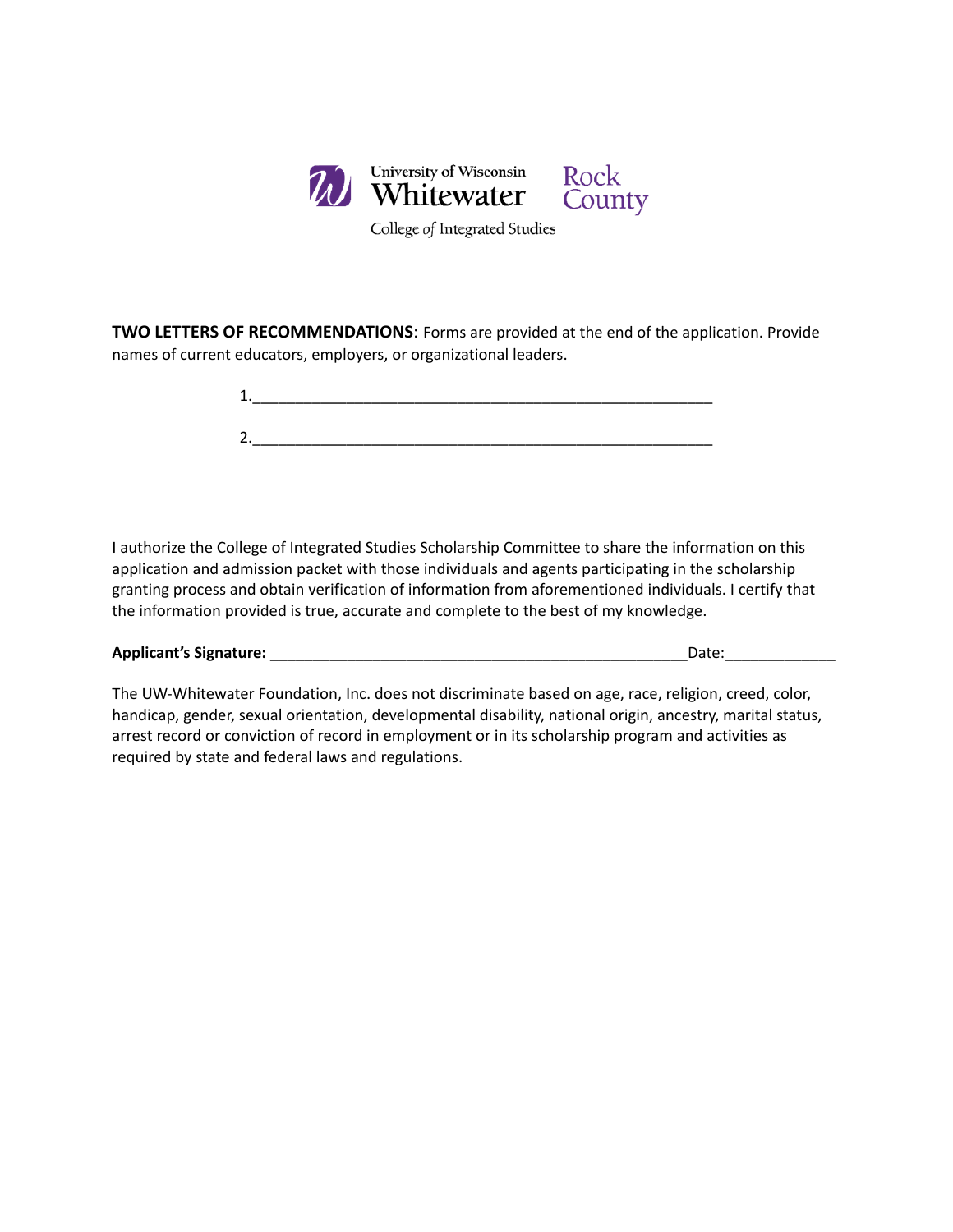

### **SCHOLARSHIP PROGRAM LETTER OF RECOMMENDATION**

**\_\_\_\_\_\_\_\_\_\_\_\_\_\_\_\_\_\_\_\_\_\_\_\_\_\_\_\_\_\_ is an applicant for a scholarship at UW-Whitewater College of Integrated Studies at Rock County.**

**\_\_\_\_\_\_\_\_\_\_\_\_\_\_\_\_\_\_\_\_\_\_\_\_\_\_\_\_\_\_\_\_\_\_\_\_\_\_\_\_\_\_\_\_\_\_\_\_\_\_\_\_\_\_\_\_\_\_\_\_\_\_\_\_\_\_**

**Please attach a separate page to evaluate the student. Please include the student's present academic achievements and leadership qualities while enrolled on the campus and in the community during the 2020-2021 school year.**

**Signature & Title:**

**Business address: \_\_\_\_\_\_\_\_\_\_\_\_\_\_\_\_\_\_\_\_\_\_\_\_\_\_\_\_\_\_\_\_\_\_\_\_\_\_\_\_\_\_\_\_\_\_\_\_\_\_\_Date:\_\_\_\_\_\_\_\_**

**Recommendations must be received by July 15, 2021 by 12:00 p.m.**

**Mail to: UW-Whitewater College of Integrated Studies at Rock County Kristin Fillhouer Hyatt Smith Hall 2909 Kellogg Ave. Janesville, WI. 53546 OR**

**Email:** [fillhoueka22@uww.edu](mailto:fillhoueka22@uww.edu) **using the student's name in the subject line**

**The Freedom of Information Act requires that this reference be made available to applicant upon request.**

**Optional Student Waiver: I waive my right to review this Letter of Reference.**

**Student Signature: \_\_\_\_\_\_\_\_\_\_\_\_\_\_\_\_\_\_\_\_\_\_\_\_\_\_\_\_\_\_\_\_\_\_\_\_\_\_\_\_\_\_Date:\_\_\_\_\_\_\_\_\_\_\_\_\_\_\_**